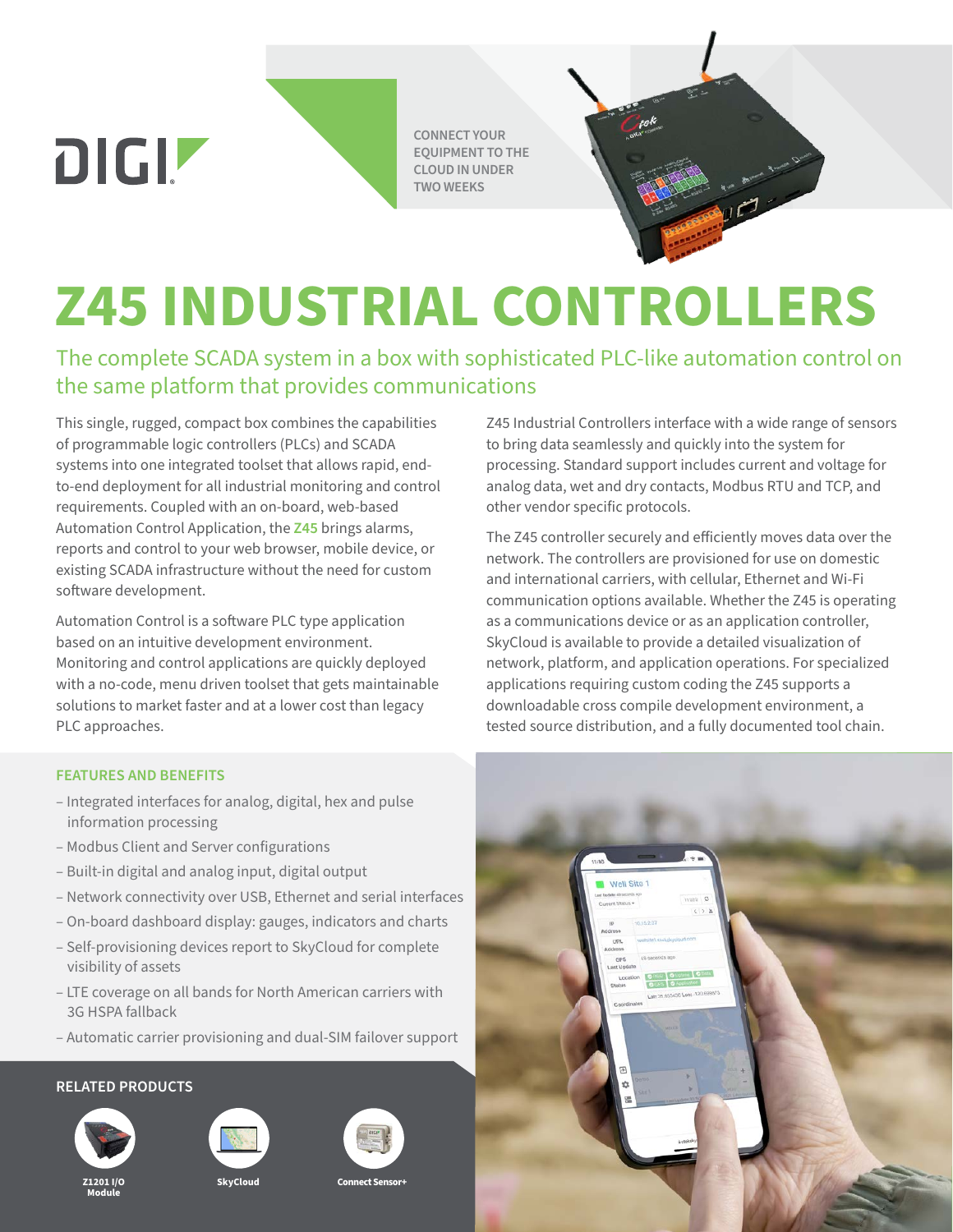### **AUTOMATION CONTROL — NO CODE, WEB-BASED LOGIC CONFIGURATION**

The Z45 Automation Control Application offers the first platform where you can develop custom solutions to address complex problems without low level programming. Web-based configuration and solutions are developed on the controller, and automatically deploy from the controller to the cloud.

The no-code, rapid development software package allows for deployment of monitoring and control applications faster, and at a lower cost than legacy PLC toolsets.



#### **"LANGUAGE-LESS PLATFORM"**

No programming required. Our Automation Control platform allows you to address complex problems without low level programming.

#### **COMPLEX FORMULAS AND LOGIC**

Built-in function and logical operators give you PLC-like control at the edge with:

- Level thresholds with hysteresis
- Control and monitoring at set thresholds
- Custom alarms and messages

#### **RAW DATA INTERFACES**

"Plug and Play" functionality for standard data types including Pulse, Digital, Analog, Modbus and more.

#### **MANAGE FROM SKYCLOUD — LET DIGI STAND WATCH**

SkyCloud provides a complete snapshot of your network and the equipment behind it. Know as much as you want, or as little as necessary, in order to make informed decisions. Sensor data is processed at the edge and passed to SkyCloud to offer a central point from which to manage all of your assets. See real-time actionable data with the ability to customize reports and alarms.

Digi eliminates the dependency on a server to perform network-wide control. Each endpoint is an autonomous endpoint capable of local monitoring and control. You are in control of the data and how it is used.

#### **TAKE ACTION**

on real-time data with phone and cloud reporting

#### **DEFINE**

and monitor critical points of the system

**CUSTOMIZE**

reports and alarms

#### **RECEIVE ALERTS**

by text message and email during critical events

#### **GAIN INSIGHTS**

with access to historical data and automated reporting



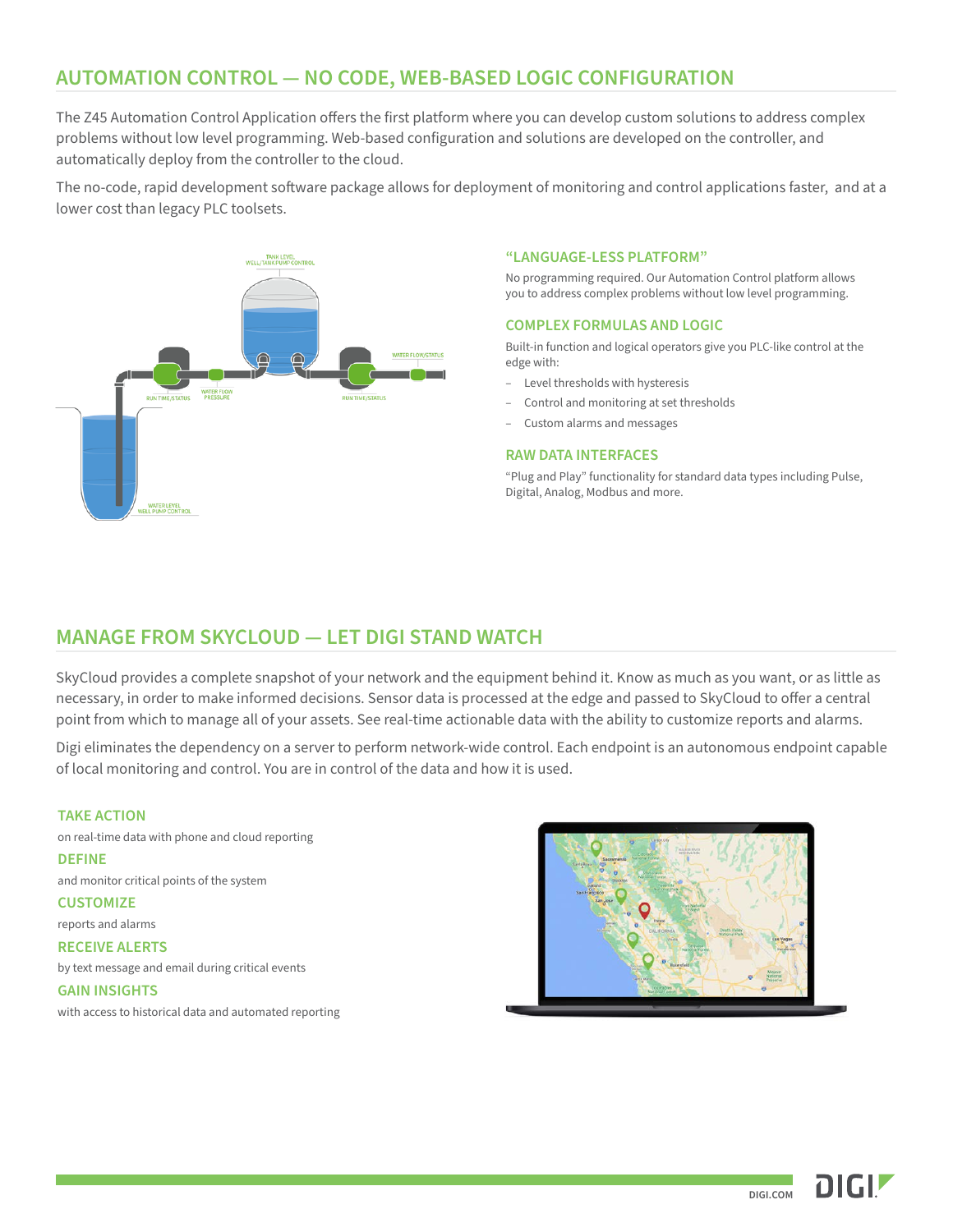| <b>SPECIFICATIONS</b>                                          | <b>Z45 INDUSTRIAL CONTROLLERS</b>                                                                                                                    |
|----------------------------------------------------------------|------------------------------------------------------------------------------------------------------------------------------------------------------|
| <b>CELLULAR TECHNOLOGY</b><br>(available on applicable models) | LTE Bands: B1, B2, B3, B4, B5, B7, B8, B12, B13, B20, B25, B26, B29, B30, B41;<br>3G: B1, B2, B3, B4, B5, B8                                         |
|                                                                | Multi-carrier, auto-configuration                                                                                                                    |
|                                                                | Dual-SIM (2FF)                                                                                                                                       |
|                                                                | DL MIMO/Rx Diversity Support                                                                                                                         |
|                                                                | $(1)$ 50 $\Omega$ SMA (center pin: male)                                                                                                             |
| <b>WI-FI TECHNOLOGY</b><br>(available on applicable models)    | 802.11b/g/n (2.4 GHz)                                                                                                                                |
|                                                                | 64/128-bit WEP, WPA/WPA2, WPA-PSK, WPA2-PSK                                                                                                          |
| <b>APPROVALS</b>                                               | FCC, IC, CE, PTCRB                                                                                                                                   |
|                                                                | Verizon, AT&T, T-Mobile, Sprint, US Cellular, Bell, Rogers, Telus;<br>Visit www.digi.com/resources/certifications for latest cellular certifications |
| <b>POSITION LOCATION</b>                                       | GPS, GLONASS                                                                                                                                         |
| <b>HOST INTERFACES</b>                                         | 10/100 Ethernet (RJ-45)                                                                                                                              |
|                                                                | (1) RS-232 (Terminal Block)                                                                                                                          |
|                                                                | (1) RS-485 (Terminal Block)                                                                                                                          |
|                                                                | (1) Full-speed USB (Type A)                                                                                                                          |
|                                                                | (1) High-speed Micro-USB OTG                                                                                                                         |
|                                                                | (4) User Configurable, Digital/Analog Inputs (0-5 V / 4-20 mA)                                                                                       |
| <b>INPUT / OUTPUT</b>                                          | (2) Digital Outputs (expandable with Z1201 I/O Module)                                                                                               |
|                                                                | 128 MB DDR2 RAM                                                                                                                                      |
| <b>MEMORY</b>                                                  | 256 MB SLC NAND flash                                                                                                                                |
|                                                                | (1) microSD Slot (externally accessible)                                                                                                             |
| <b>PLATFORM</b>                                                | Linux 4.xx Operating System                                                                                                                          |
|                                                                | Atmel ARM9 Processor                                                                                                                                 |
|                                                                | Web Manager 2.0                                                                                                                                      |
|                                                                | SkyCloud Services                                                                                                                                    |
|                                                                | <b>Automation Application</b>                                                                                                                        |
| <b>POWER</b>                                                   | Input: 9 - 24 VDC                                                                                                                                    |
|                                                                | Power: 190 mA (typical - Ethernet not connected, varies with signal level)                                                                           |
| <b>ENVIRONMENTAL</b>                                           | Operating Temperature: -30° to 70° C (-22° to 158° F)                                                                                                |
|                                                                | Humidity: 90% Non-Condensing                                                                                                                         |
| <b>DIMENSIONS</b>                                              | 13.92 x 11.99 x 3.68 cm (5.48 x 4.72 x 1.45 in)                                                                                                      |
| <b>WEIGHT</b>                                                  | $0.29$ kg $(0.65$ lb)                                                                                                                                |
| <b>WARRANTY</b>                                                | 3-year standard warranty                                                                                                                             |